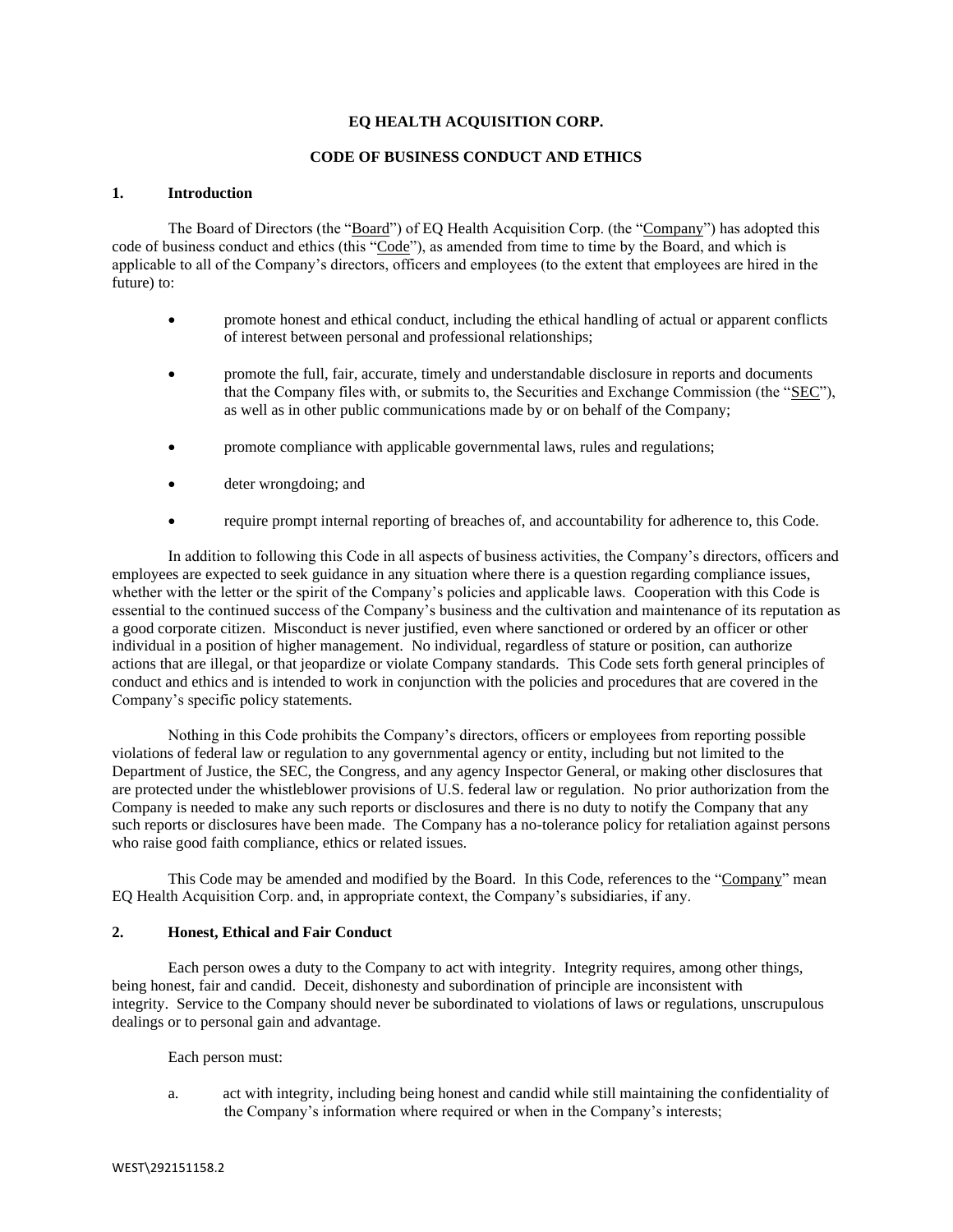- b. observe all applicable governmental laws, rules and regulations;
- c. comply with the requirements of applicable accounting and auditing standards, as well as Company policies, in order to maintain a high standard of accuracy and completeness in the Company's financial records and other business-related information and data;
- d. adhere to a high standard of business ethics and not seek competitive advantage through unlawful or unethical business practices;
- e. deal fairly with the Company's customers, suppliers, competitors, employees and independent contractors;
- f. refrain from taking advantage of anyone through manipulation, concealment, abuse of privileged information, misrepresentation of material facts or any other unfair-dealing practice;
- g. protect the assets of the Company and ensure their proper use;
- h. until the earliest of (i) the Company's initial business combination (as such is defined in the Company's initial registration statement filed with the SEC), (ii) the Company's liquidation, or (iii) such time that such person ceases to be an officer or director of the Company, in each case, to first present to the Company for the Company's consideration, prior to presentation to any other entity, any business opportunity, but only if such opportunity is suitable for the Company, subject to the Company's certificate of incorporation and bylaws in effect at such time and subject to any other fiduciary or contractual obligations such officer or director may have; and
- i. avoid actual or apparent conflicts between personal, private interests and the interests of the Company, wherever possible, including receiving improper personal benefits as a result of his or her position, except as may be allowed under guidelines or resolutions approved by the Board (or the appropriate committee of the Board) or as disclosed in the Company's public filings with the SEC. Anything that would be a conflict for a person subject to this Code also will be a conflict for a member of his or her immediate family or any other close relative.

Examples of conflict of interest situations include, but are not limited to, the following:

- any significant ownership interest in any supplier or customer;
- any consulting or employment relationship with any supplier or customer;
- the receipt of any money, non-nominal gifts or excessive entertainment from any entity with which the Company has current or prospective business dealings;
- selling anything to the Company or buying anything from the Company, except on the same terms and conditions as a third party would buy or sell a comparable item in an arm's-length transaction;
- any other financial transaction, arrangement or relationship (including any indebtedness or guarantee of indebtedness) involving the Company; and
- any other circumstance, event, relationship or situation in which the personal interest of a person subject to this Code interferes, or even appears to interfere, with the interests of the Company as a whole.

Any material transaction or relationship that reasonably could be expected to give rise to a conflict of interest shall be disclosed to the Board.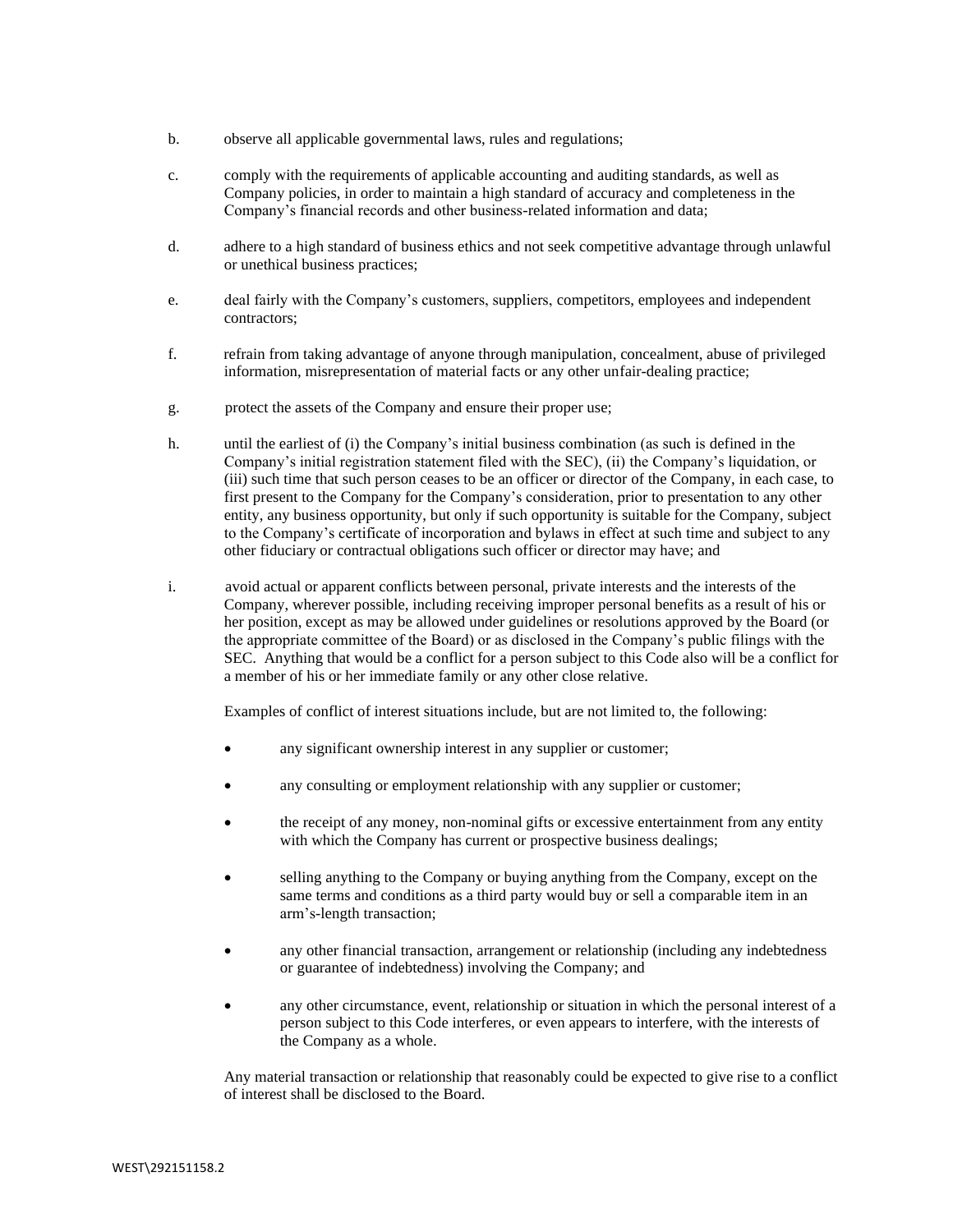## **3. Confidentiality**

The Company's directors, officers and employees must maintain and protect the confidentiality of information entrusted to them by the Company, or that otherwise comes into their possession, while carrying out their duties and responsibilities, except when disclosure is authorized by the Company or legally mandated.

Confidential information encompasses all non-public information (including, for example, "inside information" or information that third-parties have entrusted to the Company) that may be of use to competitors, or may otherwise be harmful to the Company or its key stakeholders, if disclosed. Financial information is of special sensitivity and should under all circumstances be considered confidential, except where its disclosure is approved by the Company or when the information has been publicly disseminated.

## **4. Disclosure**

The Company strives to ensure that the contents of and the disclosures in the reports and documents that the Company files with the SEC and other public communications shall be full, fair, accurate, timely and understandable in accordance with applicable disclosure standards, including standards of materiality, where appropriate. Each person must:

- not knowingly misrepresent, or cause others to misrepresent, facts about the Company to others, whether within or outside the Company, including to the Company's independent registered public accountants, governmental regulators, self-regulating organizations and other governmental officials, as appropriate; and
- in relation to his or her area of responsibility, properly review and critically analyze proposed disclosure for accuracy and completeness.

In addition to the foregoing, the Chief Executive Officer, Chief Financial Officer and chief accounting officer (if other than the Chief Financial Officer) of the Company and each subsidiary of the Company (or persons performing similar functions), if any, and each other person that typically is involved in the financial reporting of the Company must familiarize himself or herself with the disclosure requirements applicable to the Company as well as the business and financial operations of the Company.

Each person must promptly bring to the attention of the Board of Directors any information he or she may have concerning (a) significant deficiencies in the design or operation of internal and/or disclosure controls that could adversely affect the Company's ability to record, process, summarize and report financial data or (b) any fraud that involves management or other employees who have a significant role in the Company's financial reporting, disclosures or internal controls.

# **5. Compliance**

It is the Company's obligation and policy to comply with all applicable governmental laws, rules and regulations. All directors, officers and employees of the Company are expected to understand, respect and comply with all of the laws, regulations, policies and procedures that apply to them in their positions with the Company. Employees are responsible for talking to their supervisors to determine which laws, regulations and Company policies apply to their position and what training is necessary to understand and comply with them.

Directors, officers and employees are directed to specific policies and procedures available to persons they supervise.

# **6. Reporting and Accountability**

The Board is responsible for applying this Code to specific situations in which questions are presented to it and has the authority to interpret this Code in any particular situation. Any person who becomes aware of any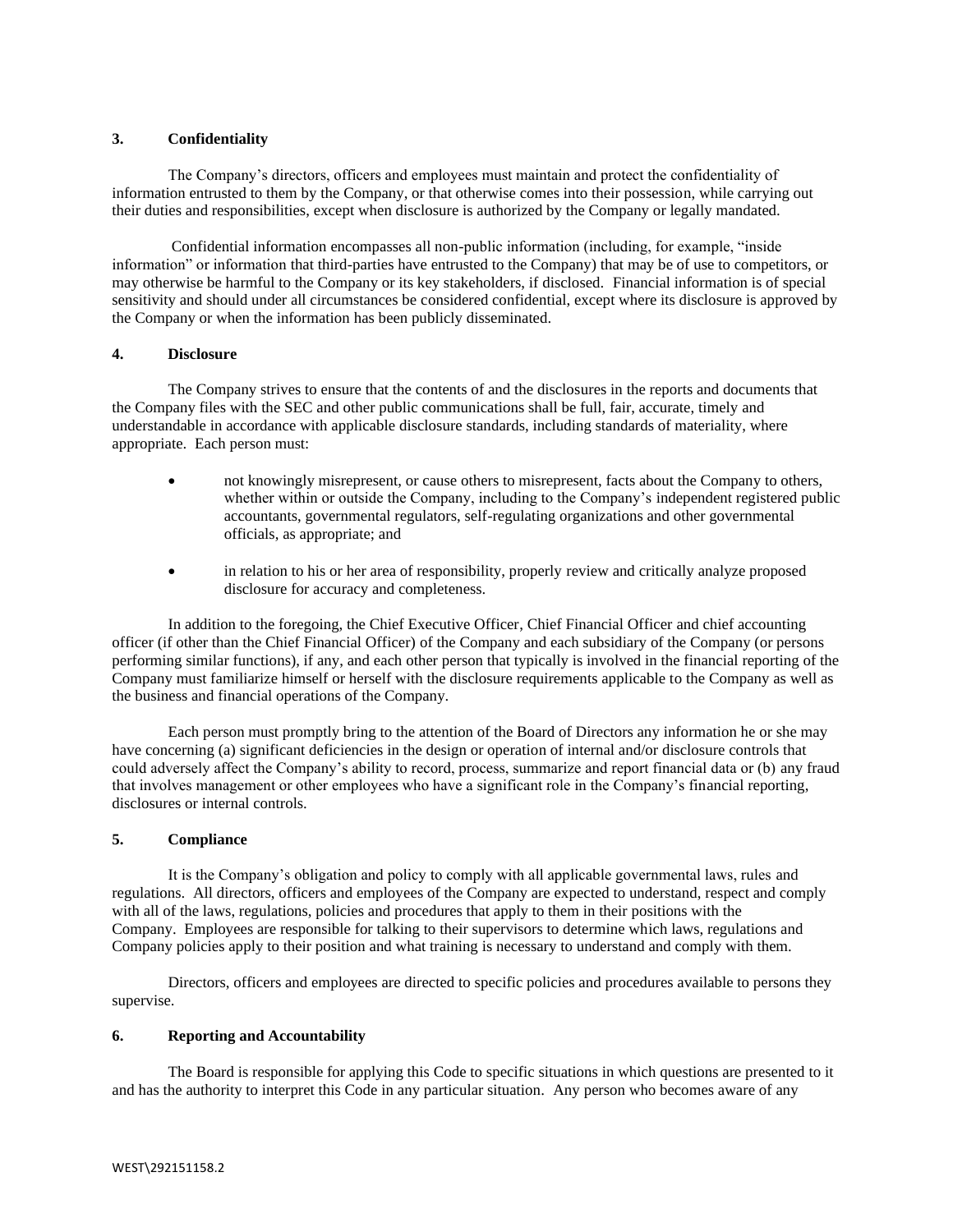existing or potential breach of this Code is required to notify the Board promptly. Failure to do so is, in and of itself, a breach of this Code.

Specifically, each person must:

- Notify the Board promptly of any existing or potential violation of this Code.
- Not retaliate against any other person for reports of potential violations that are made in good faith.

The Company will follow the following procedures in investigating and enforcing this Code and in reporting on this Code:

- The Board will take all appropriate action to investigate any breaches reported to it.
- Upon determination by the Board that a breach has occurred, the Board (by majority decision) will take or authorize such disciplinary or preventive action as it deems appropriate, after consultation with the Company's internal or external legal counsel, up to and including dismissal or, in the event of criminal or other serious violations of law, notification of the SEC or other appropriate law enforcement authorities.

No person following the above procedure shall, as a result of following such procedure, be subject by the Company or any officer or employee thereof to discharge, demotion suspension, threat, harassment or, in any manner, discrimination against such person in terms and conditions of employment.

# **7. Waivers and Amendments**

Any waiver (defined below) or an implicit waiver (defined below) from a provision of this Code for the principal executive officer, principal financial officer, principal accounting officer or controller, and persons performing similar functions or any amendment (as defined below) to this Code is required to be disclosed in a Current Report on Form 8-K (a "*Form 8-K*") filed with the SEC. In lieu of filing a Form 8-K to report any such waivers or amendments, the Company may provide such information on its website, in the event that it establishes one in the future, and if it keeps such information on the website for at least 12 months and discloses the website address as well as any intention to provide such disclosures in this manner in its most recently filed Annual Report on Form 10-K.

A "waiver" means the approval by the Company's Board of a material departure from a provision of this Code. An "implicit waiver" means the Company's failure to take action within a reasonable period of time regarding a material departure from a provision of this Code that has been made known to an executive officer of the Company. An "amendment" means any amendment to this Code other than minor technical, administrative or other non-substantive amendments hereto.

Any request for a waiver of any provision of this Code must be in writing and addressed to the Board. All persons should note that it is not the Company's intention to grant or to permit waivers from the requirements of this Code. The Company expects full compliance with this Code.

## **8. Corporate Opportunity**

Directors, officers and employees are prohibited from (a) taking for themselves personally opportunities that properly belong to the Company or are discovered through the use of corporate property, information or position; (b) using corporate property, information or position for personal gain; and (c) subject to preexisting fiduciary obligations, competing with the Company; *provided, however*, such prohibition will not extend to potential corporate opportunities reviewed by, and rejected as unsuitable for the Company by, the independent or disinterested members of the Board. Directors, officers and employees owe a duty to the Company to advance its legitimate interests when the opportunity to do so arises.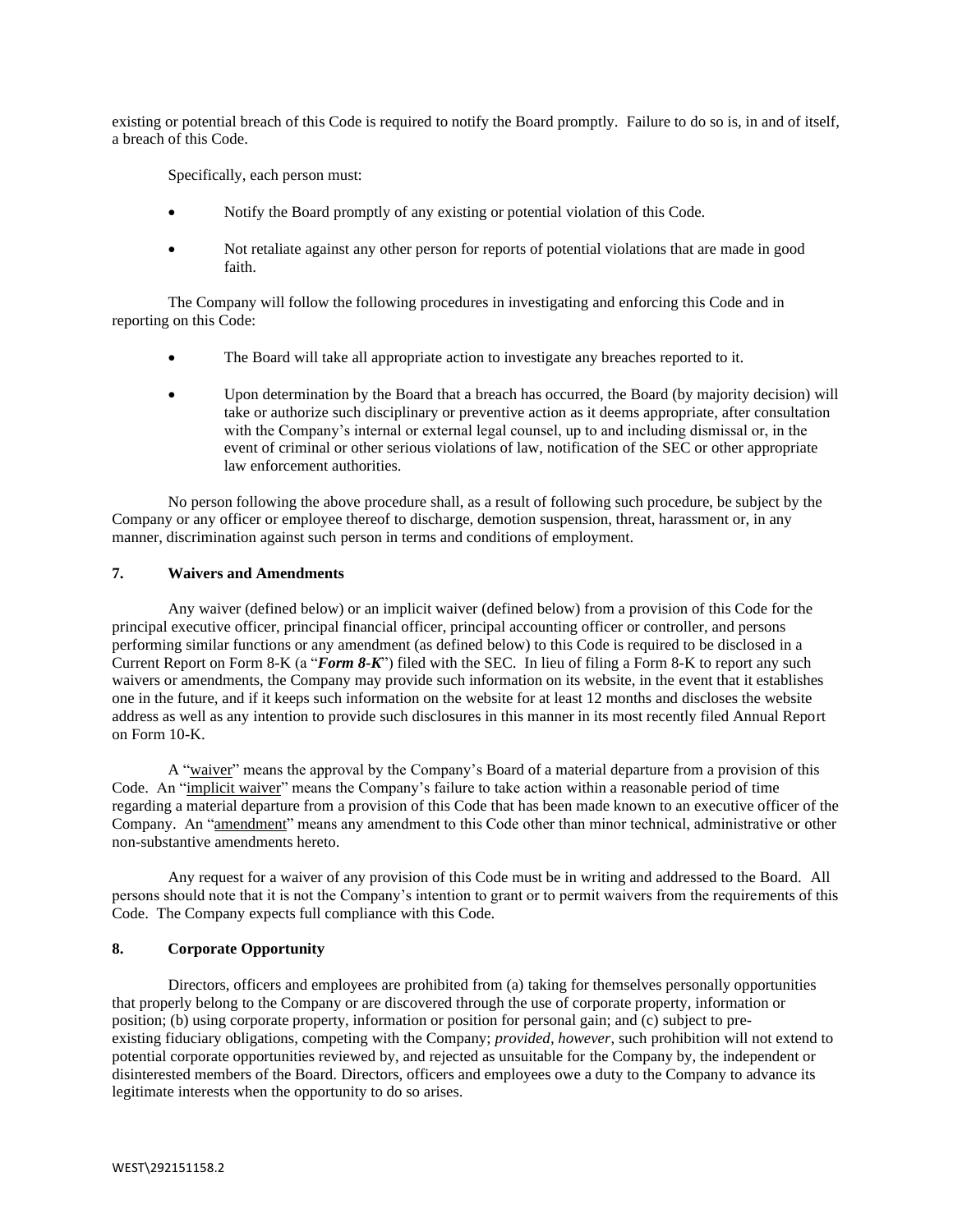### **9. Insider Information and Securities Trading**

The Company's directors, officers or employees who have access to material, non-public information are not permitted to use that information for security trading purposes or for any purpose unrelated to the Company's business. It is also against the law to trade or to "tip" others who might make an investment decision based on inside company information. For example, using non-public information to buy or sell the Company securities, options in the Company securities or the securities of any Company supplier, customer, competitor or potential target is prohibited. The consequences of insider trading violations can be severe. These rules also apply to the use of material, non-public information about other companies (including, for example, the Company's customers, competitors, potential business partners and potential targets). In addition to directors, officers or employees, these rules apply to such person's spouse, children, parents and siblings, as well as any other family members living in such person's home.

### **10. Financial Statements and Other Records**

All of the Company's books, records, accounts and financial statements must be maintained in reasonable detail, must appropriately reflect the Company's transactions and must both conform to applicable legal requirements and to the Company's system of internal controls. Unrecorded or "off the books" funds or assets should not be maintained unless permitted by applicable law or regulation.

Records should always be retained or destroyed according to the Company's record retention policies. In accordance with those policies, in the event of litigation or governmental investigation, please consult the Board or the Company's internal or external legal counsel.

#### **11. Improper Influence on Conduct of Audits**

No director or officer, or any other person acting under the direction thereof, shall directly or indirectly take any action to coerce, manipulate, mislead or fraudulently influence any public or certified public accountant engaged in the performance of an audit or review of the financial statements of the Company or take any action that such person knows or should know that if successful could result in rendering the Company's financial statements materially misleading. Any person who believes such improper influence is being exerted should report such action to such person's supervisor, or if that is impractical under the circumstances, to any of the Company's directors.

Types of conduct that could constitute improper influence include, but are not limited to, directly or indirectly:

- Offering or paying bribes or other financial incentives, including future employment or contracts for non-audit services;
- Providing an auditor with an inaccurate or misleading legal analysis;
- Threatening to cancel or canceling existing non-audit or audit engagements if the auditor objects to the Company's accounting;
- Seeking to have a partner removed from the audit engagement because the partner objects to the Company's accounting;
- Blackmailing; and
- Making physical threats.

### **12. Anti-Corruption Laws**

The Company complies with the anti-corruption laws of the countries in which it does business, including the U.S. Foreign Corrupt Practices Act of 1977 ("FCPA"). Directors, officers, and employees will not directly or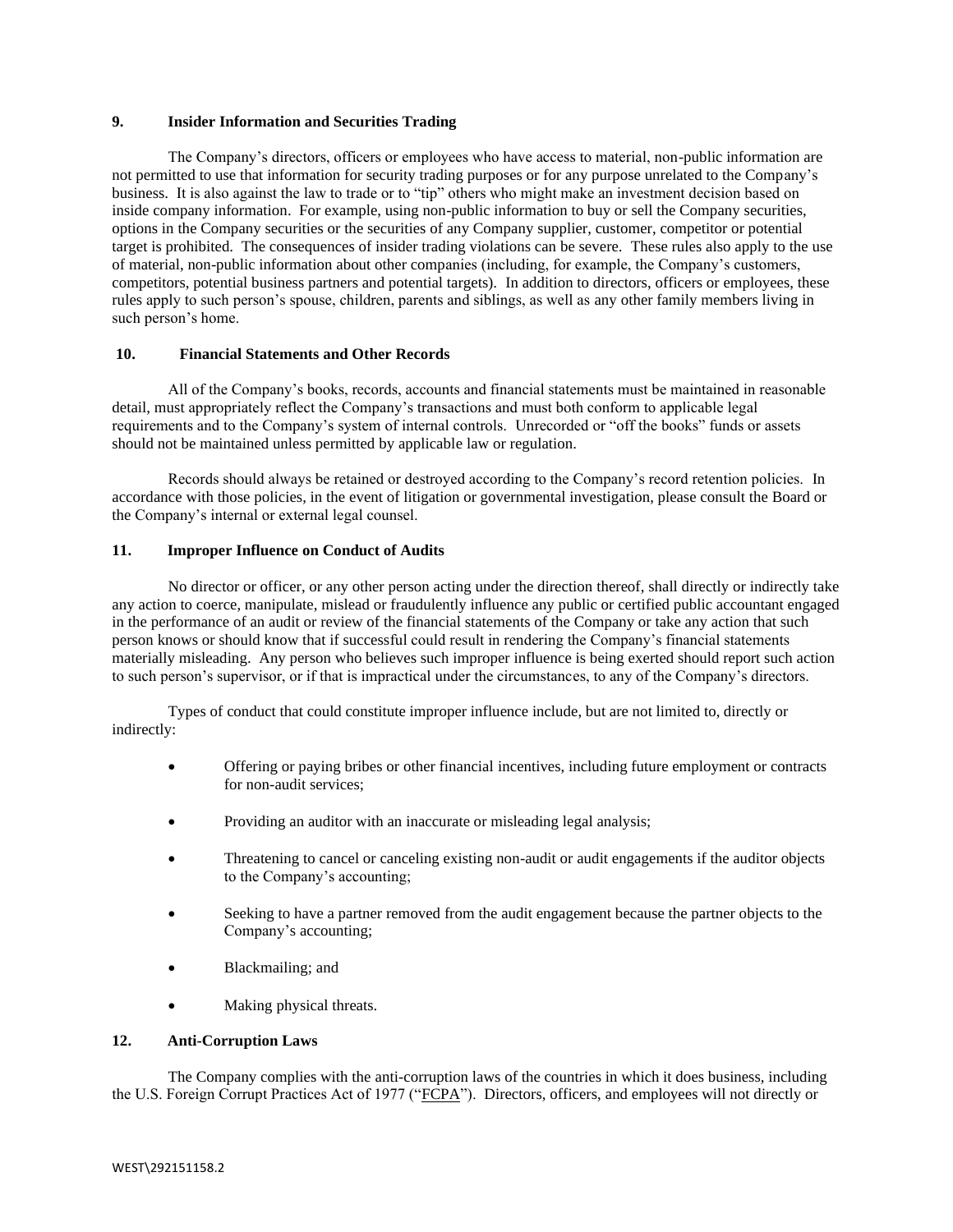indirectly give anything of value to government officials, including employees of state-owned enterprises or foreign political candidates. These requirements apply both to Company employees and agents , such as third party sales representatives no matter where they are doing business. Directors, officers, employees and agents shall not take or cause to be taken any action that would reasonably result in the Company not complying with such anti-corruption laws, including the FCPA. If you are authorized to engage agents on the Company's behalf, you are responsible for ensuring they are reputable and for obtaining a written agreement for them to uphold the Company's standards in this area. The Company will comply with the Policy Statement Regarding Compliance and Ethics attached hereto as Schedule A.

## **13. Violations**

The Board will investigate any reported violations and will oversee an appropriate response, including corrective action and preventative measures. Any director, officer or employee who violates this Code will face appropriate, case specific disciplinary action, which may include demotion or discharge. Such action is in addition to any civil or criminal liability which might be imposed by any court or regulatory agency.

### **14. Other Policies and Procedures**

Any other policy or procedure set out by the Company in writing or made generally known to employees, officers or directors of the Company prior to the date hereof or hereafter are separate requirements and remain in full force and effect.

### **15. Inquiries**

All inquiries and questions in relation to this Code or its applicability to particular people or situations should be addressed to the Board, or such other compliance officer as shall be designated from time to time by the Company.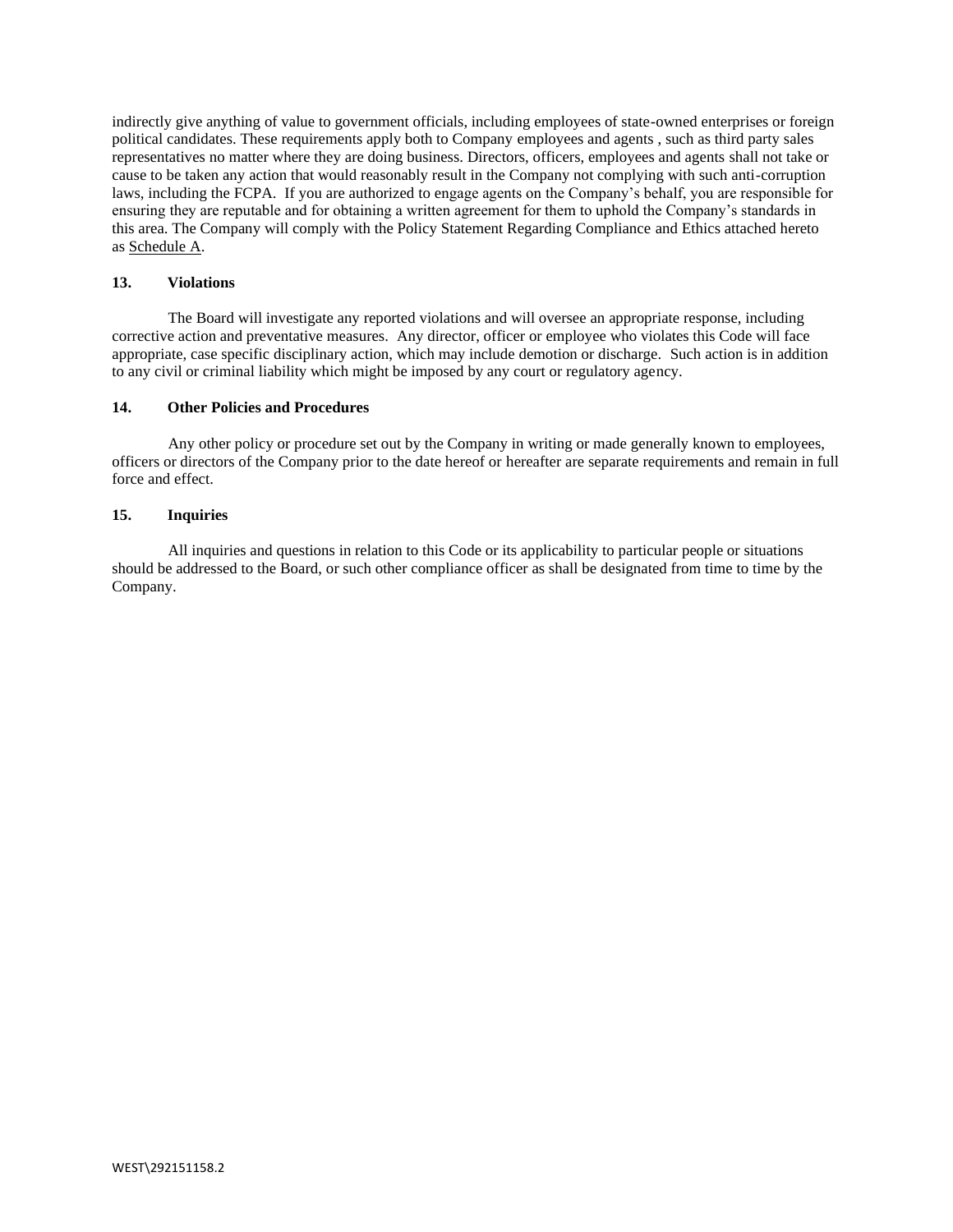# **POLICY STATEMENT REGARDING COMPLIANCE & ETHICS**

## **I. Introduction**

EQ Health Acquisition Corp. (the "Company") is committed to the highest ethical standards, and expects the same of its directors, officers and employees (to the extent that employees are hired in the future), third party representatives, and joint venture partners. Consistent with this commitment, all Company employees are expected to understand and comply with all applicable laws, rules, and regulations applicable to their job responsibilities at Company.

This Policy Statement sets forth Company's general requirements and expectations relating to several key areas of business conduct and ethics. At the same time, this Policy Statement is not intended to be a comprehensive rulebook and cannot address every situation that a Company director, officer and employee (to the extent that employees are hired in the future) may face. If any Company director, officer or employee (to the extent that employees are hired in the future) feels uncomfortable about a situation or has any doubts about whether a situation or course of conduct is consistent with Company's ethical standards, such individuals are advised to seek help from the Company's Chief Financial Officer.

## **II. Compliance with All Laws Including Bribery And Other Corrupt Payments Laws**

Company shall comply with all applicable laws, including applicable laws governing bribery, extortion, kickbacks, and the giving or receiving of gifts or hospitality to "Government Officials."<sup>1</sup> Consistent with this commitment, Company directors, officers or employees (to the extent that employees are hired in the future) are prohibited from offering, promising, giving, soliciting, accepting or authorizing another to offer, promise, give, solicit or accept anything of value, either directly or indirectly, for the purpose of corruptly influencing the decision of any person, or to otherwise obtain or retain business or a business advantage in connection with Company. This includes all local, state and federal corruption laws, as well as international laws such as the Foreign Corrupt Practices Act, to the extent the Company is conducting business outside of the United States.

### **III. Facilitation Payments**

It is Company's policy not to make or authorize anyone to make any small, unofficial payment to secure or expedite the performance of a routine or necessary action by a Government Official (a "Facilitation Payment")<sup>2</sup> in connection with Company.

# **IV. Gifts & Hospitality**

Company requires that all gifts and hospitality promised, offered or provided on behalf of Company be reasonable, related to a legitimate business purpose, and lawful under applicable laws and regulations, including those relating to the nature and amount of gifts and hospitality that can be provided to Government Officials.

No Company employee or Third Party may offer, promise, give, solicit, accept or authorize another to offer, promise, give, solicit or accept any gift or hospitality for the purpose of corruptly influencing the decision of any person, or to otherwise obtain or retain business or a business advantage on behalf of Company.

<sup>1</sup> "Government Official" means: (i) any person who is an officer, officeholder, full or part-time employee or representative of: (1) a national, state, regional, provincial, city, county or other local government; (2) independent agencies of any government; or (3) state-owned businesses or state-controlled businesses (e.g., a representative of a sovereign wealth fund or public pension fund, an affiliate of a state-owned company owning distressed assets); (ii) political party officials and candidates for political office; and (iii) any employees of quasi-public or non-governmental international organizations (sometimes called "NGOs").

<sup>&</sup>lt;sup>2</sup> A "Facilitation Payment" may take the form of any kind of advantage, and is not limited to cash or cash equivalents.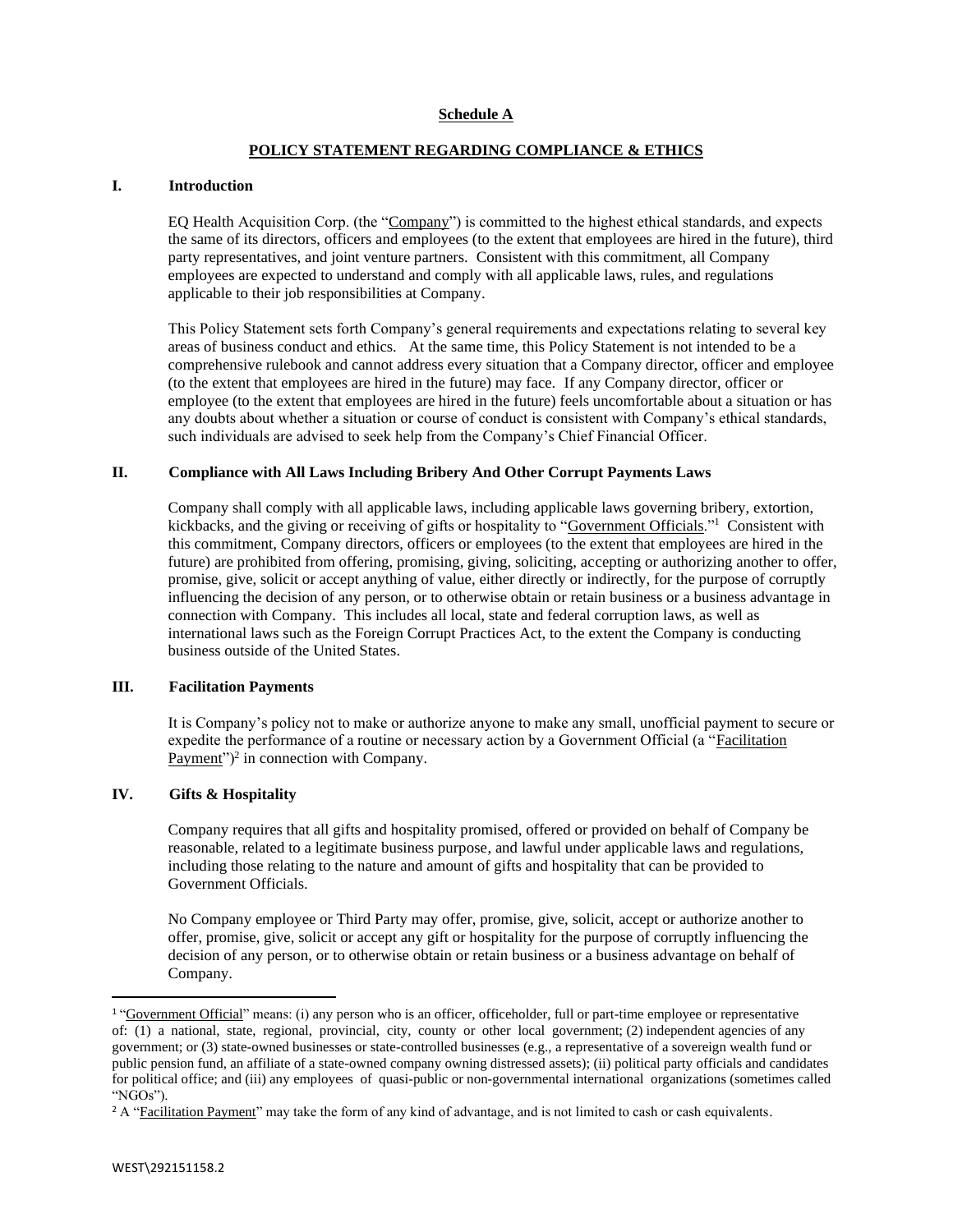All gifts and hospitality are required to be approved by appropriate Company personnel before being provided to any external party, and shall be documented fairly and accurately in Company's books and records.

## **V. Political And Charitable Contributions**

It is the policy of Company that its funds or assets not be used to make a political or charitable contribution, $3$  unless prior approval has been given by the Company's Chief Financial Officer. Company shall not reimburse any Company employee or Third Party for their own personal political or charitable contributions. When Company employees participate in private political affairs, those employees should be careful to make it clear that their views and actions are their own, and not made on behalf of Company.

Company employees are prohibited from making or authorizing any person to make a political or charitable contribution on behalf of Company for the purpose of corruptly influencing the decision of any person, or to otherwise obtain or retain business or a business advantage.

# **VI. Relationships With Third Parties**

Company shall conduct reasonable commercial and risk-based due diligence on all third party vendors, suppliers, agents, representatives, and intermediaries (each a "Third Party" and collectively "Third Parties") working on behalf of Company.

All agreements with Third Parties relating to Company shall be reduced to writing, accurately reflect the actual goods or services to be provided by the Third Party, and include appropriate anti-corruption compliance representations and warranties.

All payments to Third Parties made by or on behalf of Company shall be made transparently, consistent with applicable written agreements, and reflected accurately in Company's books and records.

# **VII. Discrimination & Harassment**

Company employees shall not discriminate, harass, or authorize any discrimination or harassment on the basis of race, color, religion, sex, sexual orientation, gender identity or expression, age, disability, marital status, citizenship, genetic information, or any other characteristic protected by law.

Company will not tolerate or authorize any unwelcome sexual advances, requests for sexual favors, or any other verbal or physical conduct of a sexual nature by any Company employee or Third Party in connection with Company if and when: (i) submission to such conduct was made either explicitly or implicitly a term or condition of an individual's employment; (ii) submission to or rejection of such conduct by an individual is used as the basis for employment decisions affecting such individual; or (iii) such conduct has the purpose or effect of unreasonably interfering with an individual's work performance or creating an intimidating, hostile, or offensive working environment.

### **VIII. Money Laundering**

It is the policy of Company to prohibit and actively prevent money laundering and any activity that could conceivably facilitate money laundering, the funding of terrorism, or other criminal activity. Consistent with this policy, the local Company partner shall develop appropriate procedures to help ensure that Company does not facilitate or engage in any money laundering activities.

<sup>&</sup>lt;sup>3</sup> For purposes of this provision, the term "political contribution" refers to any contribution of something of value to an incumbent elected official, a candidate for elected office, a political party, a political committee, a political organization, a ballot measure committee, an inaugural committee, or a member of the transition team of a successful candidate. The term "charitable contribution" refers to any contribution of something of value to a charitable or philanthropic cause, including, but not limited to donations of cash or cash equivalents to registered charities.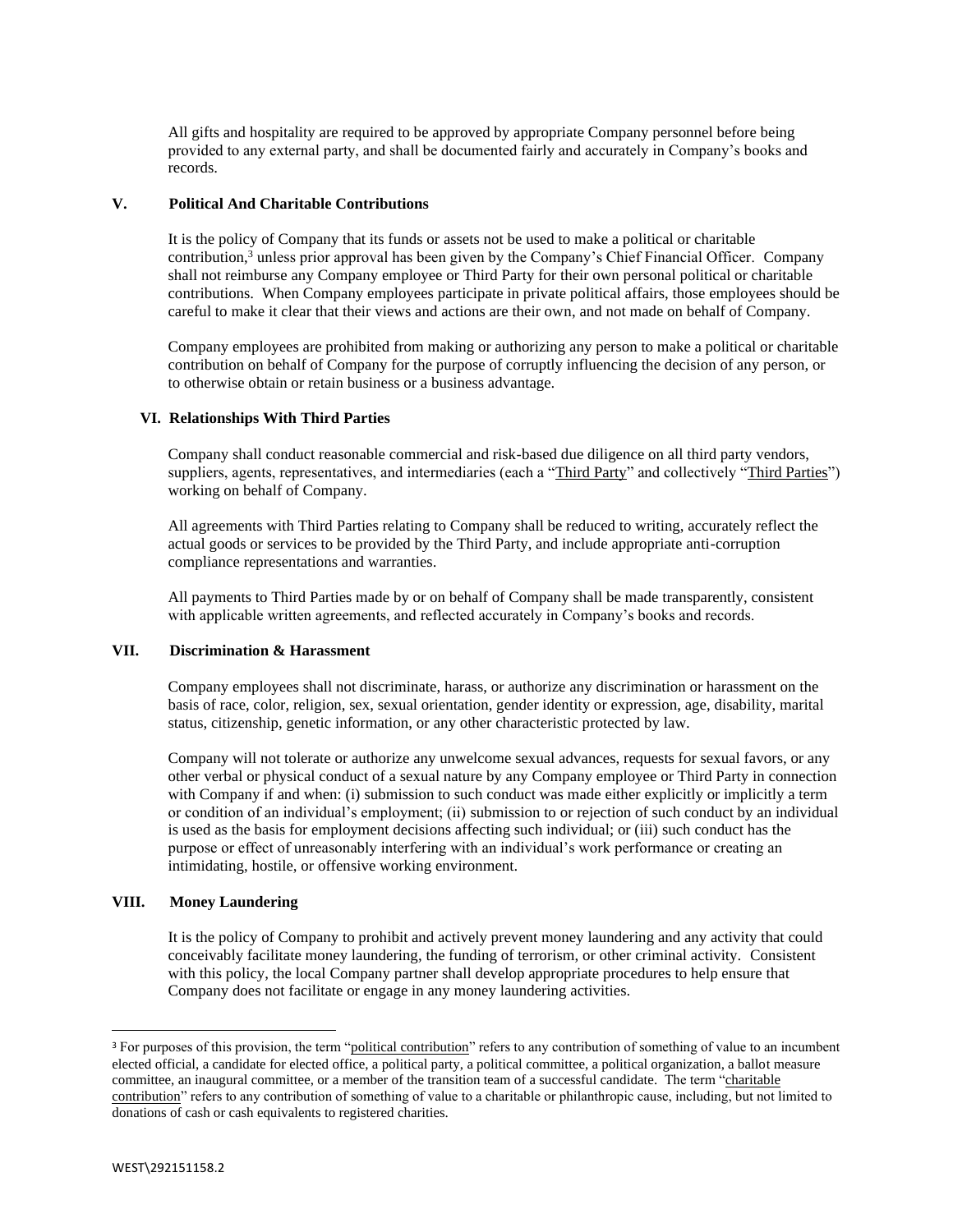# **IX. Health, Safety, And Environment**

Company is committed to conducting all business activities in a responsible manner, which helps ensure the health, safety, and security of people, preservation of the environment, quality of our business offerings, security, legal, quality, and regulatory requirements in all our business activities.

## **X. Recordkeeping**

Company shall make and maintain records that fairly and accurately reflect the business transactions of Company.

## **XI. Cooperation With Audits And Inspections**

Company, including each Company employee and Third Party, shall cooperate fully with any and all requests made by its shareholders relating to the review and/or inspection of books and records relating to Company.

### **XII. Reported Concerns**

Company encourages reporting of suspected violations of this policy statement, violations of law, and perceived incidents of discrimination or harassment. Company will not tolerate actions by Company directors, officers or employees (to the extent that employees are hired in the future) or Third Parties to discourage or authorize discouragement of any kind against any individual who reports a perceived incident of discrimination or harassment in relation to Company.

Retaliation of any kind against any individual who reports any perceived incident of discrimination or harassment, or who cooperates with any investigation relating to such reports in good faith is prohibited. Engaging in any form of retaliation may subject Company personnel to discipline, up to and including termination.

### **XIII. Accountability**

Failure to comply with the guidelines and requirements set forth in this Policy Statement is a serious matter. Violating applicable laws, regulations, or the policies set forth in this document, or otherwise engaging in illegal, improper, or unethical conduct may result in appropriate remedial action.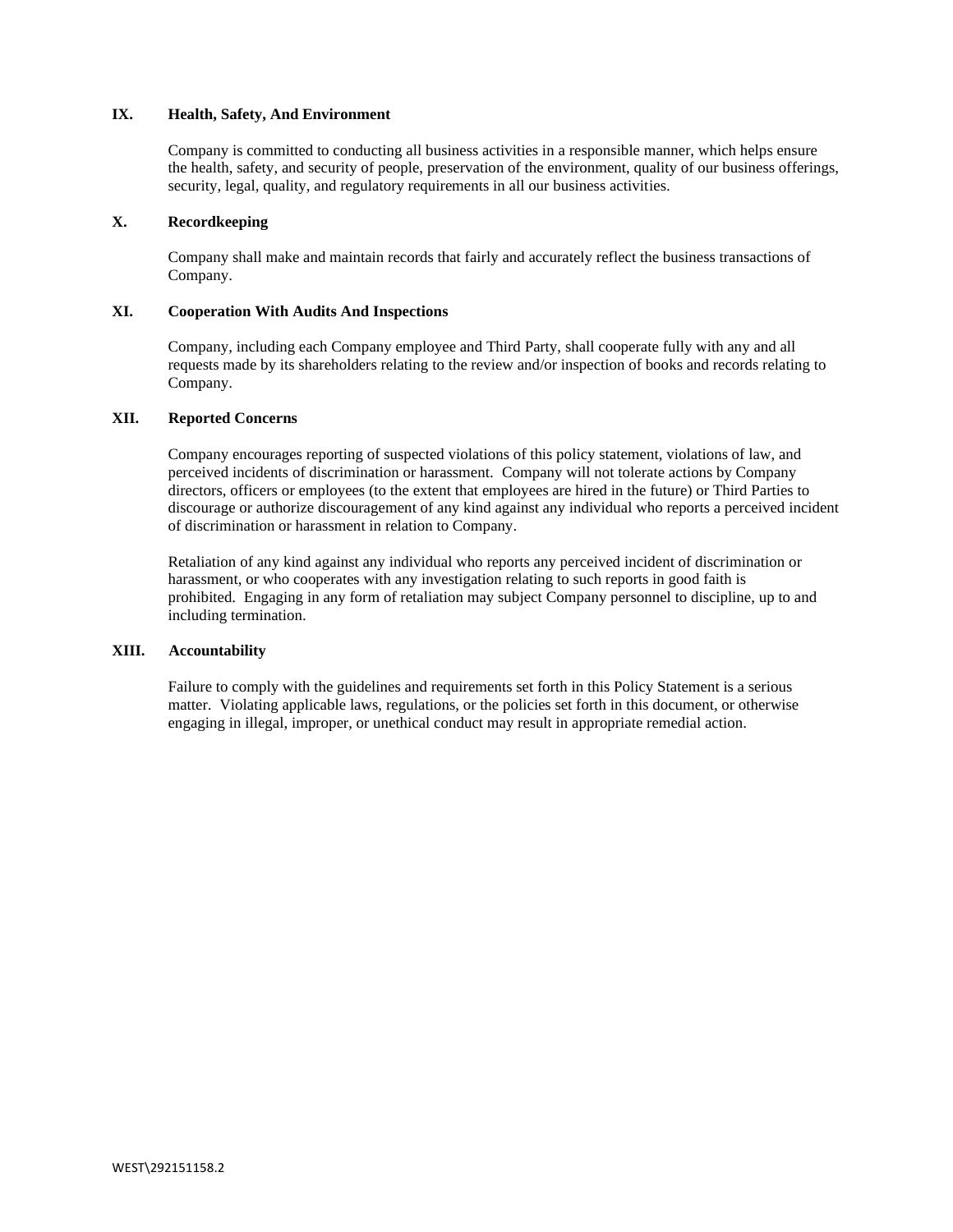# **PROVISIONS FOR CHIEF EXECUTIVE OFFICER AND SENIOR FINANCIAL OFFICERS**

The Chief Executive Officer and all senior financial officers, including the Chief Financial Officer and principal accounting officer (if other than the Chief Financial Officer), all other senior financial officers and persons performing similar functions, are bound by the provisions set forth therein relating to ethical conduct, conflicts of interest, and compliance with law. In addition to the Code, such officers are subject to the following additional specific policies:

1. Act with honesty and integrity, avoiding actual or apparent conflicts between personal, private interests and the interests of the Company, including receiving improper personal benefits as a result of his or her position.

2. Disclose to the Chief Executive Officer and the Board any material transaction or relationship that reasonably could be expected to give rise to a conflict of interest.

3. Perform responsibilities with a view to causing periodic reports and documents filed with or submitted to the SEC and all other public communications made by the Company to contain information that is accurate, complete, fair, objective, relevant, timely and understandable, including full review of all annual and quarterly reports.

4. Comply with laws, rules and regulations of federal, state and local governments applicable to the Company and with the rules and regulations of private and public regulatory agencies having jurisdiction over the Company.

5. Act in good faith, responsibly, with due care, competence and diligence, without misrepresenting or omitting material facts or allowing independent judgment to be compromised or subordinated.

6. Respect the confidentiality of information acquired in the course of performance of his or her responsibilities except when authorized or otherwise legally obligated to disclose any such information; not use confidential information acquired in the course of performing his or her responsibilities for personal advantage.

7. Share knowledge and maintain skills important and relevant to the needs of the Company, its stockholders and other constituencies and the general public.

8. Proactively promote ethical behavior among subordinates and peers in his or her work environment and community.

9. Use and control all corporate assets and resources employed by or entrusted to him or her in a responsible manner.

10. Not use corporate information, corporate assets, corporate opportunities or his or her position with the Company for personal gain; not compete directly or indirectly with the Company.

11. Comply in all respects with the Company's Code.

12. Advance the Company's legitimate interests when the opportunity arises.

The Board will investigate any reported violations and will oversee an appropriate response, including corrective action and preventative measures. Any officer who violates this Code will face appropriate, case specific disciplinary action, which may include demotion or discharge.

Any request for a waiver of any provision of this Code must be in writing and addressed to the Chairman of the Board. Any waiver of this Code will be disclosed promptly on a Form 8-K filed with the SEC or any other means approved by the SEC.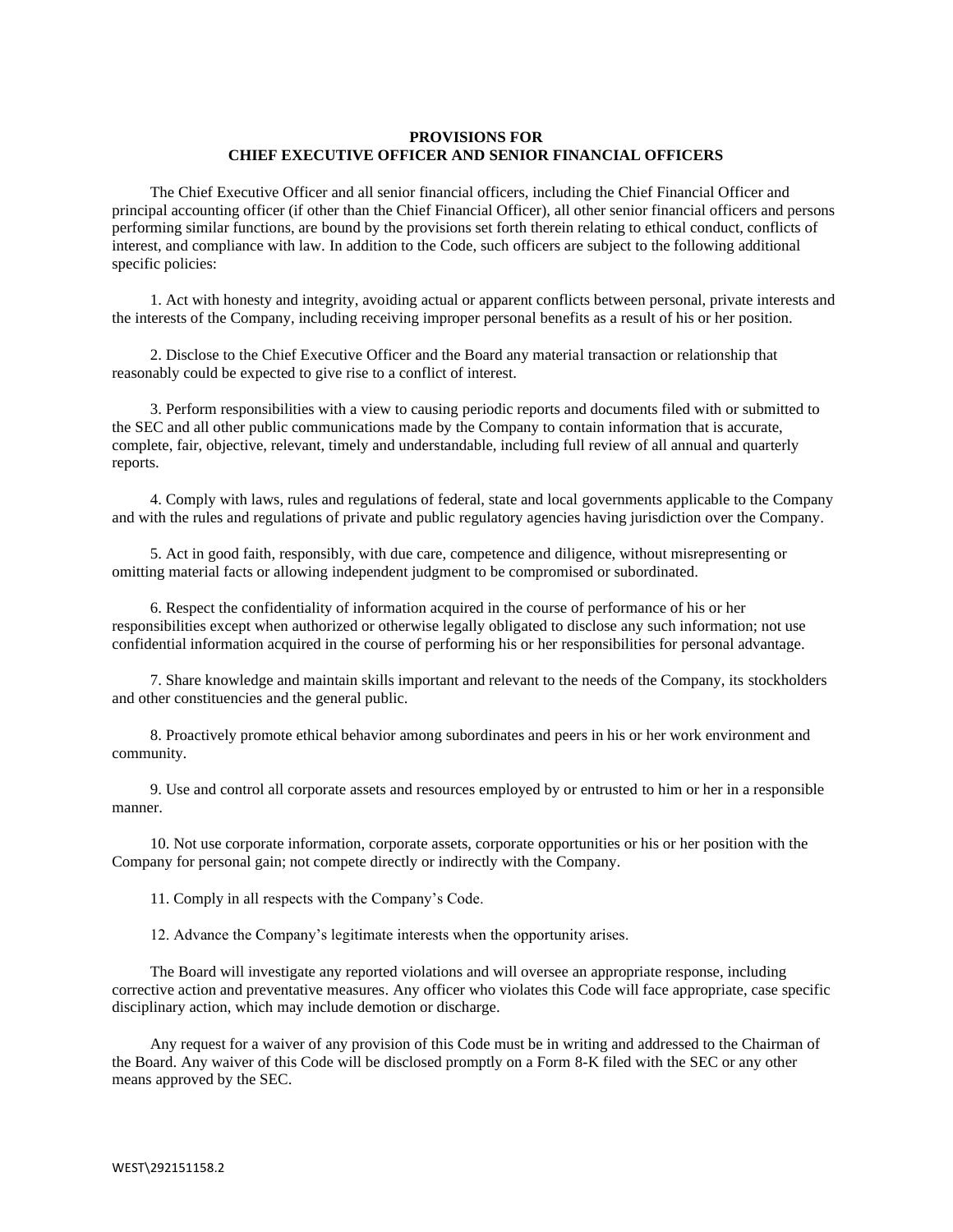It is the policy of the Company that each officer covered by this Code shall acknowledge and certify to the foregoing annually and file a copy of such certification with the Chairman of the Board.

[REMAINDER OF THE PAGE INTENTIONALLY LEFT BLANK]